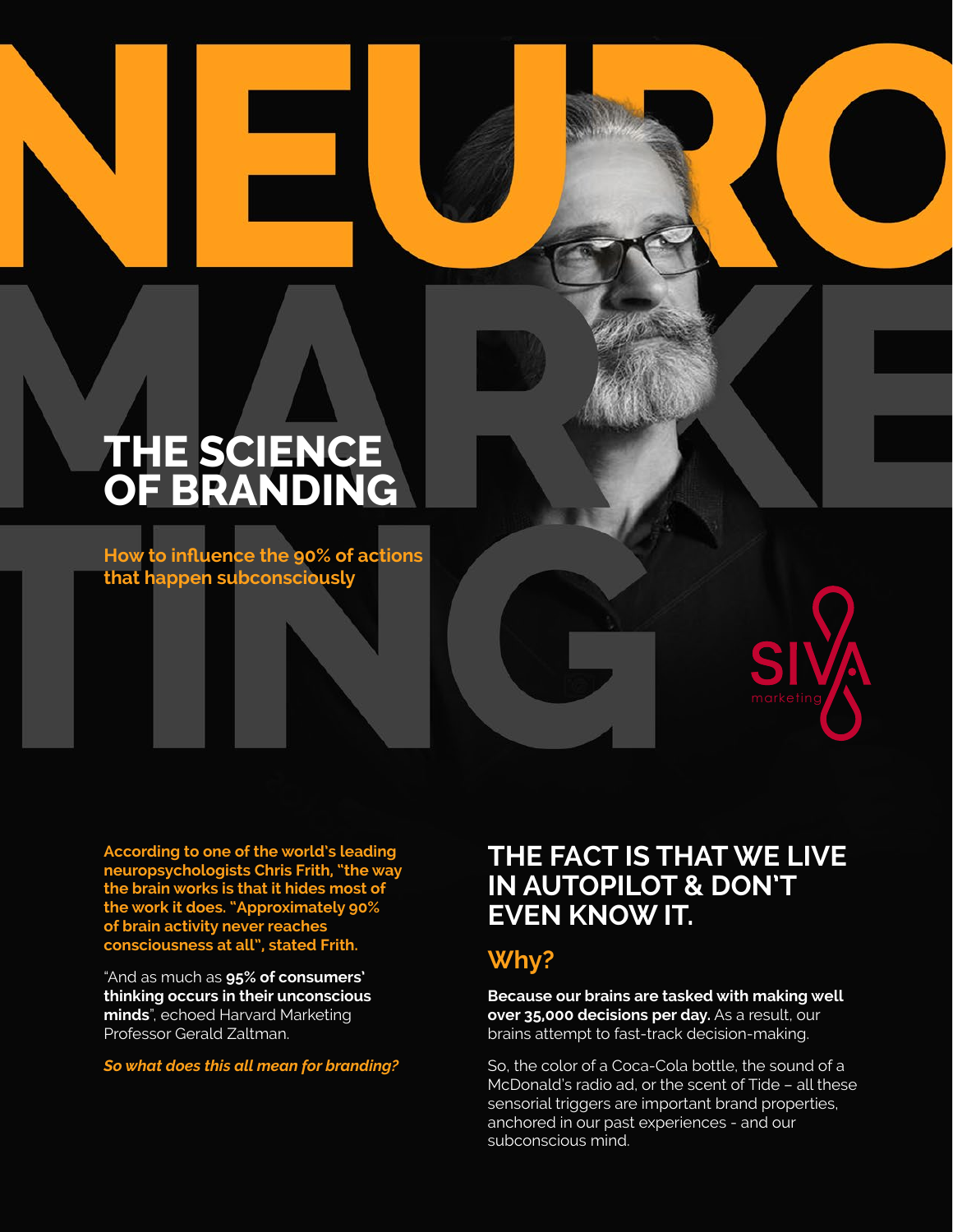Think of them as sensory cues that are linked to memories, thoughts, feelings and experiences. They are what remind us of good or bad times.

Often times, we have a bias and not sure why that is. For example, do you prefer the color red to green? This is referred to as **implicit bias**.

Implicit bias is everywhere, and it affects the way we make purchase decisions.

**Good marketers know that brands are so much more than products or services. Brands are problem solvers.**

**These problems can be functional, example:** *save time, reduce workload, remove inefficiencies.*  **Or emotional, example:** *reduce stress, increase confidence, avoid conflict*.

List the various problems that your brand solves:

There are also **6 basic human needs** that help dictate how customers will feel about your brand, often based on the problems they want solved or the goals they want to attain.

#### **Select the human need that is most important to you!**











**Ask yourself which human need your brand answers most of the time.**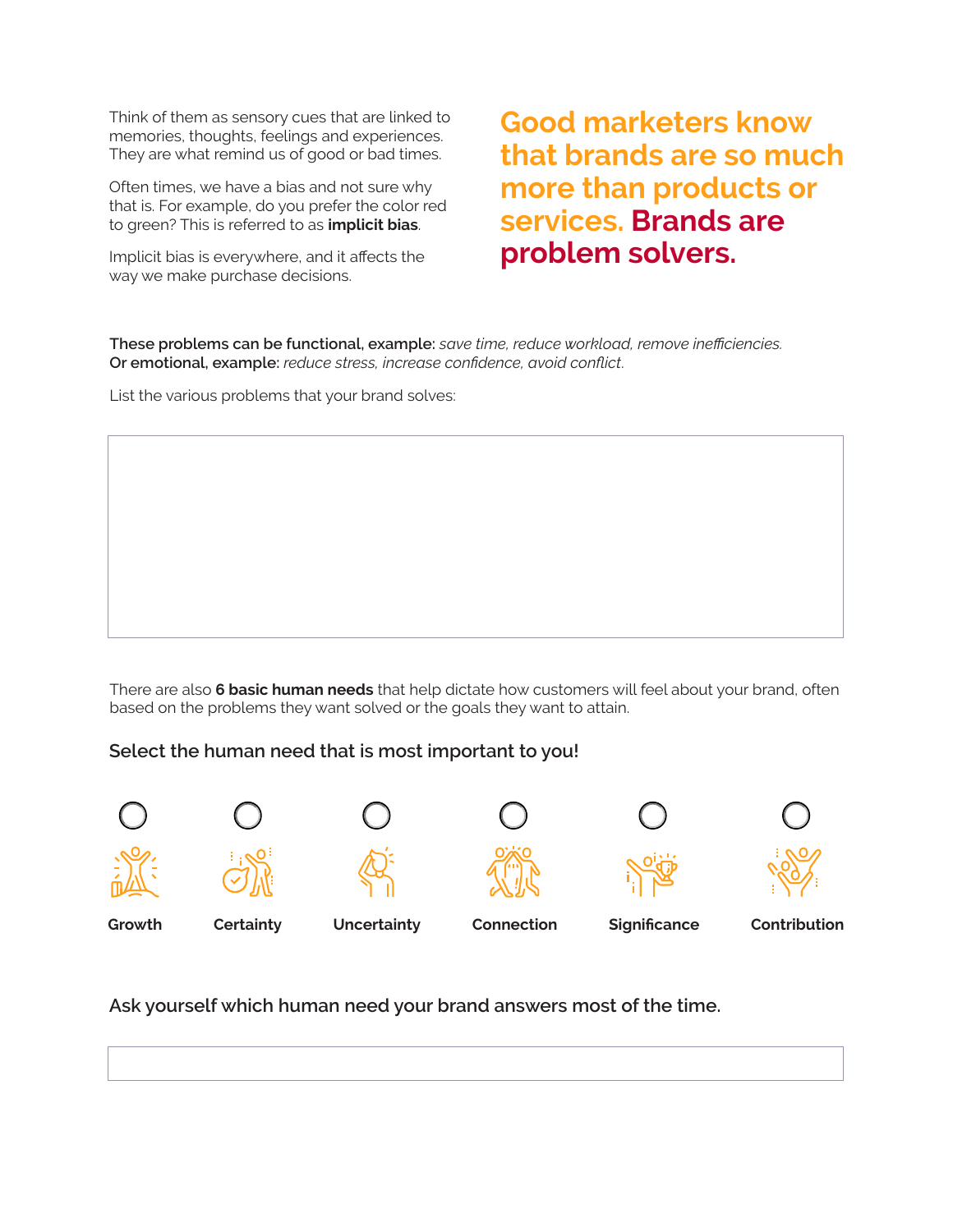Similarly, there exist **9 distinct psychological motivations**. You'll notice they are similar to the needs.

**Choose the top 3 motivations that best describe how you want your customers to feel in the moment of using your brand?**



**Is there overlap between the needs and motivations you've selected? What does that mean for your branding, going forward?**

**Does something need to change?**